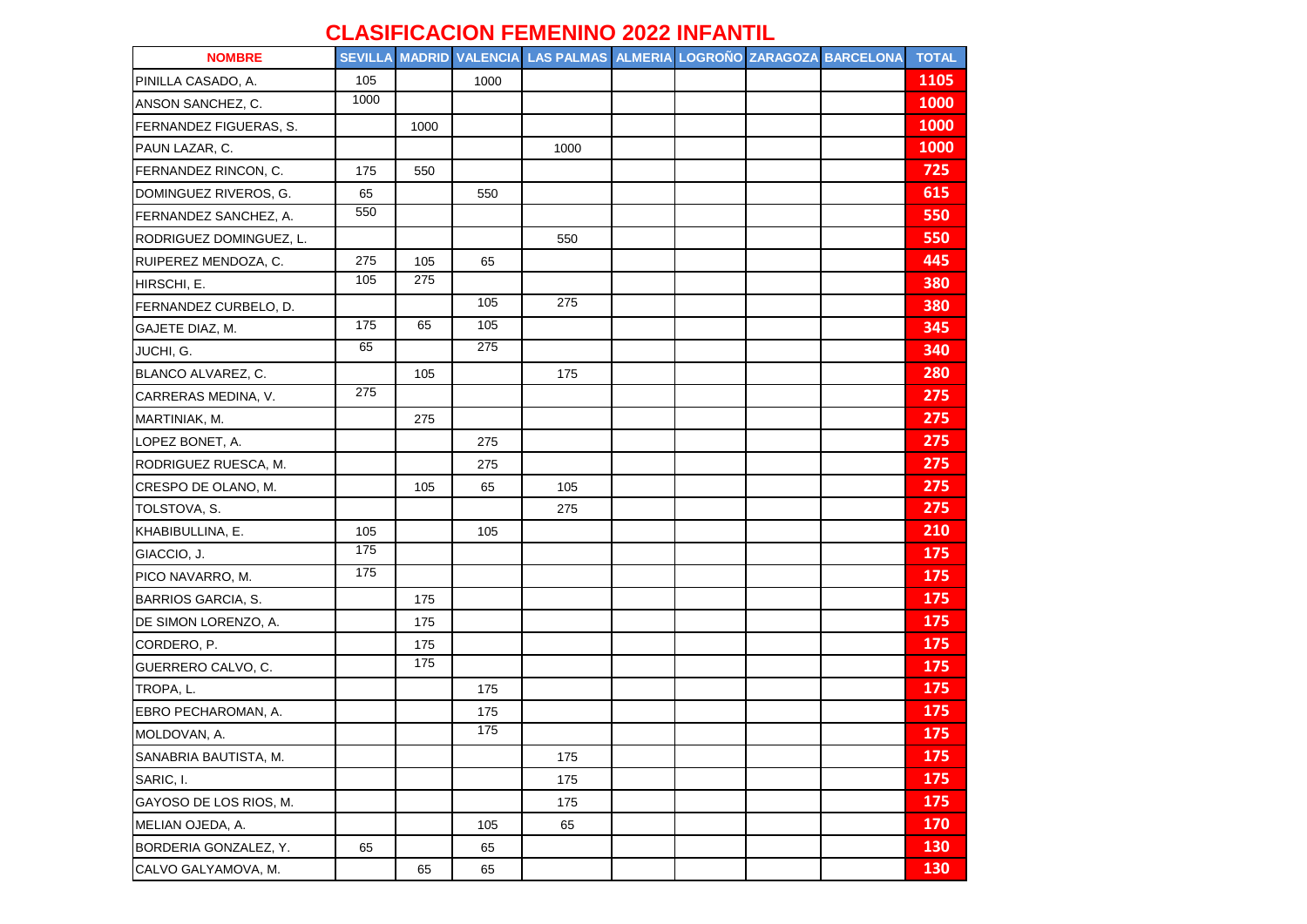| ABRAHAM-NILSEN, E.       | 105 |     |     |     |  |  | 105 |
|--------------------------|-----|-----|-----|-----|--|--|-----|
| MEDINA HERNANDEZ, M.     | 105 |     |     |     |  |  | 105 |
| MUÑOZ VAQUERO, P.        | 105 |     |     |     |  |  | 105 |
| MOLINA GONZALEZ, R.      | 105 |     |     |     |  |  | 105 |
| ZAMORA EMILIO, J.        | 105 |     |     |     |  |  | 105 |
| YAN SHIHONG, A.          |     | 105 |     |     |  |  | 105 |
| DEL AMO, S.              |     | 105 |     |     |  |  | 105 |
| GONZALEZ PULGARIN, C.    |     | 105 |     |     |  |  | 105 |
| KAUR, J.                 |     | 105 |     |     |  |  | 105 |
| HORMIGON ROMERO, P.      |     | 105 |     |     |  |  | 105 |
| PASCUAL BLANCA, A.       |     |     | 105 |     |  |  | 105 |
| SANCHEZ RIPOLLES, M.     |     |     | 105 |     |  |  | 105 |
| TUDORA, L.               |     |     | 105 |     |  |  | 105 |
| ANGHELINA, M.            |     |     |     | 105 |  |  | 105 |
| RZEVUSKA, P.             |     |     |     | 105 |  |  | 105 |
| LUCAS CACERES, K.        |     |     |     | 105 |  |  | 105 |
| BOLAÑOS PEREZ, A.        |     |     |     | 105 |  |  | 105 |
| <b>BOSCH ARMAS, S.</b>   |     |     |     | 105 |  |  | 105 |
| CARO-AFINO, M.           |     |     |     | 105 |  |  | 105 |
| RABASCO SEGURA, L.       | 65  |     |     |     |  |  | 65  |
| SEGURA MORALES, M.       | 65  |     |     |     |  |  | 65  |
| BORAU SERRANO, M.        | 65  |     |     |     |  |  | 65  |
| TORREANO, S.             | 65  |     |     |     |  |  | 65  |
| LEON JAUME, M.           | 65  |     |     |     |  |  | 65  |
| GONZALEZ-IRUN MARTIA, R. |     | 65  |     |     |  |  | 65  |
| LEDESMA SOSA, D.         |     | 65  |     |     |  |  | 65  |
| DE PAZ IGLESIAS, C.      |     | 65  |     |     |  |  | 65  |
| NAPAL VILLANUEVA, P.     |     | 65  |     |     |  |  | 65  |
| AJENJO, A.               |     | 65  |     |     |  |  | 65  |
| MARTIN GARCIA, A.        |     | 65  |     |     |  |  | 65  |
| CONCA PEREZ, S.          |     |     | 65  |     |  |  | 65  |
| DE OLIVEIRA PINTO, L.    |     |     | 65  |     |  |  | 65  |
| MIROSLAVA, I.            |     |     | 65  |     |  |  | 65  |
| ALVAREZ FERNANDEZ, I.    |     |     | 65  |     |  |  | 65  |
| NAVARRO CARTAGENA, V.    |     |     | 65  |     |  |  | 65  |
| LLAURADO BRUNET, E.      |     |     | 65  |     |  |  | 65  |
| SOLER RAMON, J.          |     |     | 65  |     |  |  | 65  |
| GOMEZ DELGADO, I.        |     |     | 65  |     |  |  | 65  |